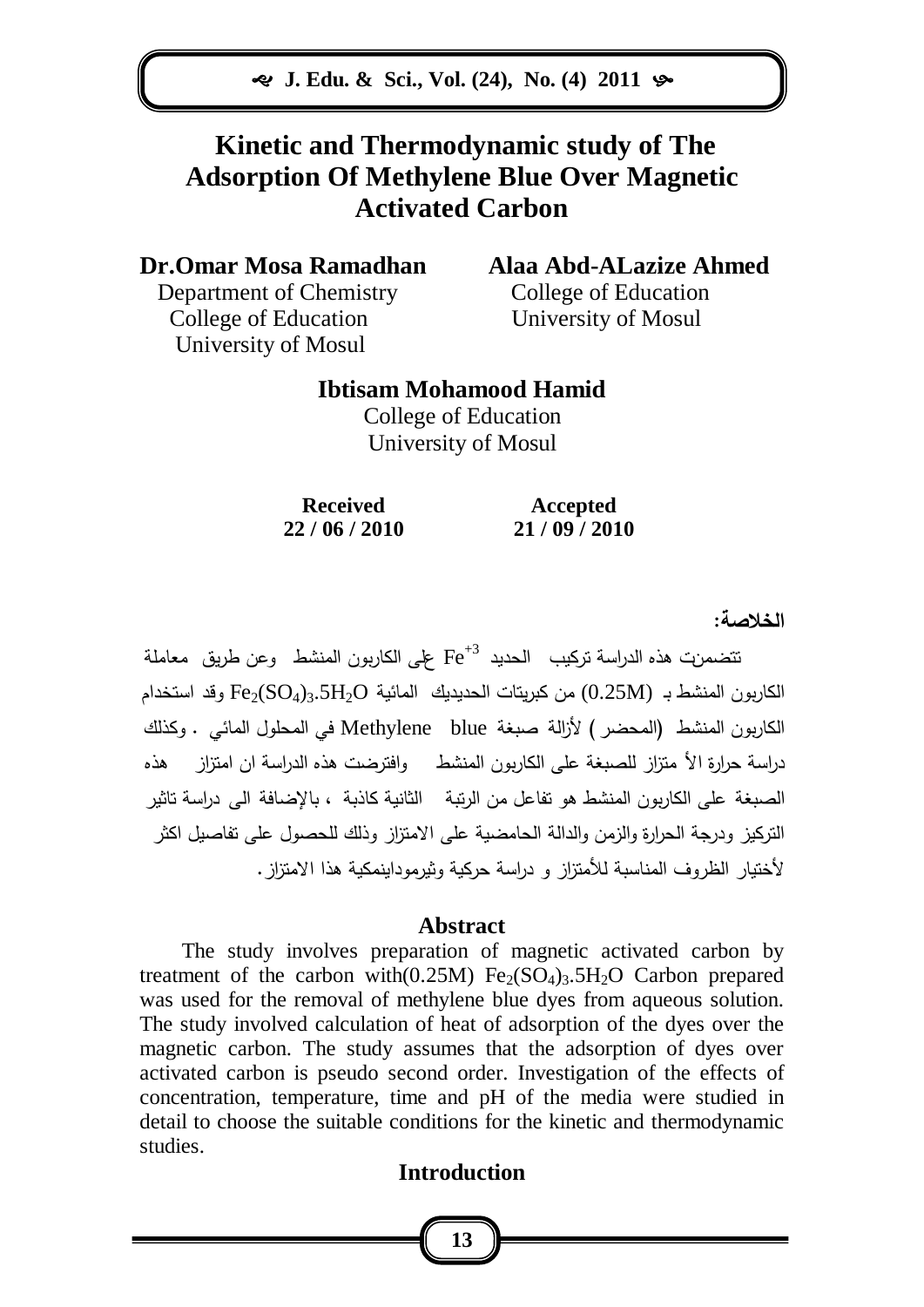Activated carbons are microporous carbonaceous materials were used for refining beet sugar and coloured materials which stimulated rapid growth in adsorption research. Many research works have been published in the activated carbon and its industrial applications.[1,2] Activated carbon is applied to a group of porous materials formed mainly from carbon that exhibit a recognizable apparent surface area with large micropore volume.[3,4] They are solid with a wide variety of pores size and micropores. Activated carbon can be prepared in different forms such as powder, granule, pellet, fiber cloth and others.[5,6]

It can be prepared from a large number of sources such as palm shells, wood coconut shells, coals,carbon fibers and pitch. Activated carbon adsorbs molecules from both liquid and gaseous phase depending on the specific surface area,pore size distribution and surface oxygen functional group (also denoted as surface complexes). Activated carbon is a unique material in terms of its variable microporosities and amphoteric character. It is also essentially hydrophobic and adsorb species from aqueous solution apparently ignoring the presence of the water provided that the surface are relatively free of surface oxygen complexes[7].

The process of preparing activated carbon involving first pyrolysis of the materials and carbonization at high temperature. During this process the volatile fraction and low molecular weight products of pyrolysis are removed while the residual carbonaceous materials remained.

In the physical activation the samples are typically treated between 800-1100 °C with an oxidant gas, mainly  $CO<sub>2</sub>$  or steam, so that pores on the surface of the carbon are cleared [2].

Activated carbon also contains to some extent ashes derived from starting materials. Ash consist mainly of silica, alumina, iron, alkaline and alkaline earth metals [8].

Chemical activation offers well-know advantages over physical activation, which can be summarized as follows:

1) it uses lower temperatures and heat treatment times.

- 2) It is usually carried out in one stage.
- 3) the carbon yields obtained are typically higher.

 On the other hand chemical activation has some disadvantages such as the need for washing stage after heat treatment and the more corrosive behavior of the chemical activation has been carried out using one of two activating agents: phosphoric acid or zinc chloride[9,10].

In the case of chemical activation with phosphoric acid, lignocellulosic material are preferred as precursors [11]. At low degree of activation, the activated carbons do not have highly developed areas and they are essentially microporous, where as at higher activation degrees, the surface area and the micropore volume increase, but there is also a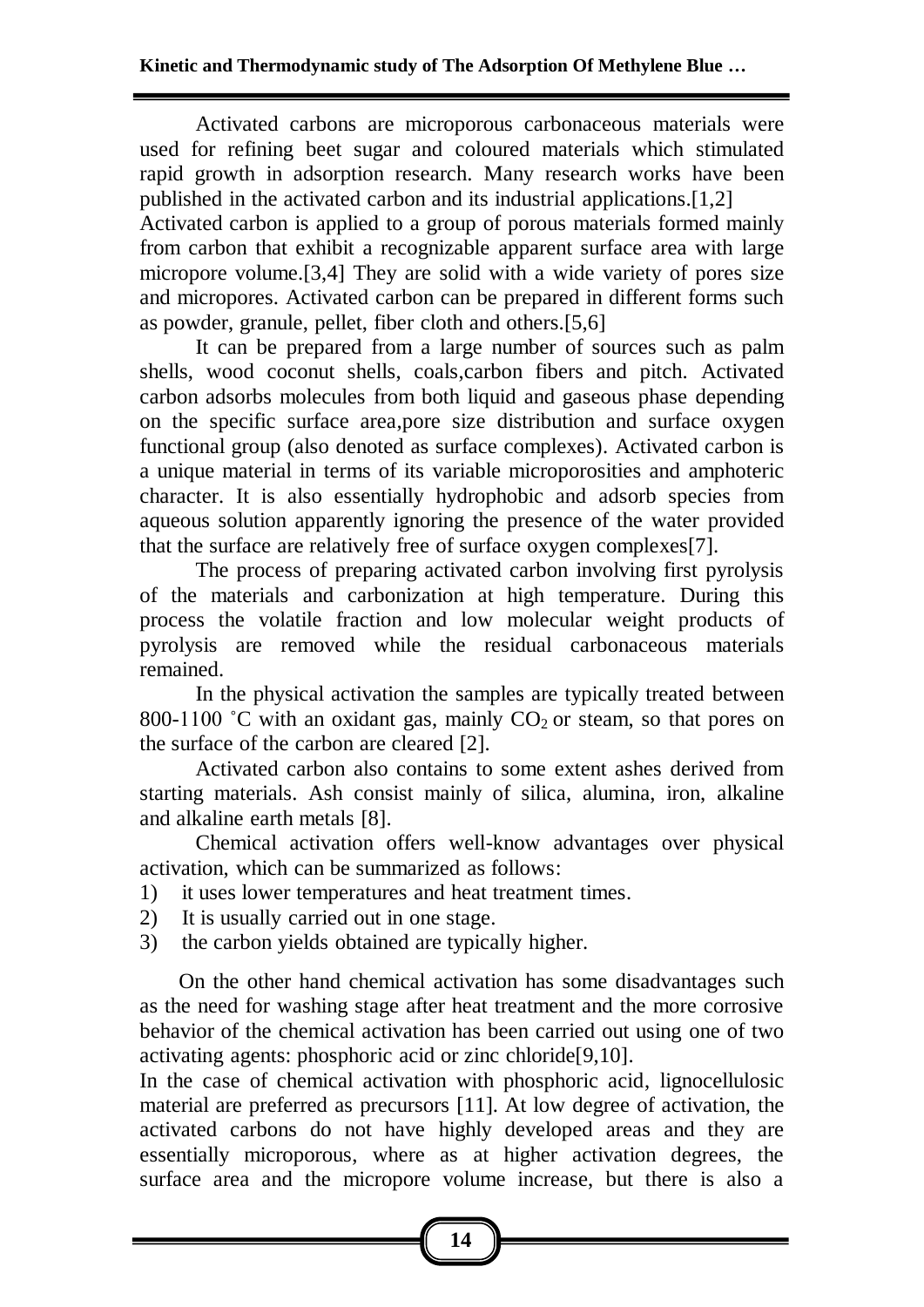remarkable increase in the mesopore volume and a widening of the micropore size distribution [12]. while in physical activation, in the case of activation with phosphoric acid, both high adsorption capacity and narrow micropore size distribution cannot be achieved, however, for activated carbons that need a well developed mesoporosity, for example, for gasoline removal, phosphoric acid is a very suitable activation method [13].

Dyes have long been used in dyeing, paper and pulp, textiles, plastics, leather, cosmetics and food industries, colour stuff discharged from these industries poses certain hazards and environmental problems. These coloured compounds are not only aesthetically displeasing but also inhibiting sunlight penetration into the stream and affecting aquatic ecosystem. dyes usually have complex aromatic molecular structures which make them more stable and difficult to biodegrade. further more,many dyes are toxic to some microorganisms and may cause direct destruction or inhibition of their catalytic capabilities.<sup>[14]</sup>

The material prepared was used to study the adsorption of selected water –soluble organic dyes the adsorption isotherms followed Langmuir, generalised Freundlich generalised Langmuir and Langmuir –Freundlich adsorption patherns: maximum adsorption capacities for a cridine orange, Bismarck brown, crystal violet malachite green, methyl green, nile blue, safranin O and Saturn blue LBRR 200 ranged between 34 and 59 mg.g<sup>-1</sup> dry adsorbent: a change in pH value can increase the dye adsorption ferro fluid-modified sawdust is thus an interesting material for further study and potential application.

The study compared the efficiencies of two activated carbon for removing methylene blue dye from aqueous solutions using treated and untreated activated carbon. the activated carbon used in this study is a commercial product prepared by activation with an acidic agent, the other is treated activated carbon (TAC), which was prepared in our laboratory by activation of the commercial activated carbon (AC)with potassium hydroxide. It has been shown that KOH. activated carbon is essentially microporous with high surface area [15]. Magnetic separation is a promising technique for adsorption of difficult to handle samples. Magnetic nano and micro particales have already been applied in various area of biosciences biotechnology, and environmental technology. It used for example for separation of cells isolation and purification of proteins and peptides.

Application of magnetic particales are of special interest in relation to environmental technology Both small scale (analytical) and industrial – scale processes have been developed. Magnetic particales are helpful for preconcentrating target xenobiotics from large sample volumes to allow assay using chromatograghy or spectroscopy techniques [16].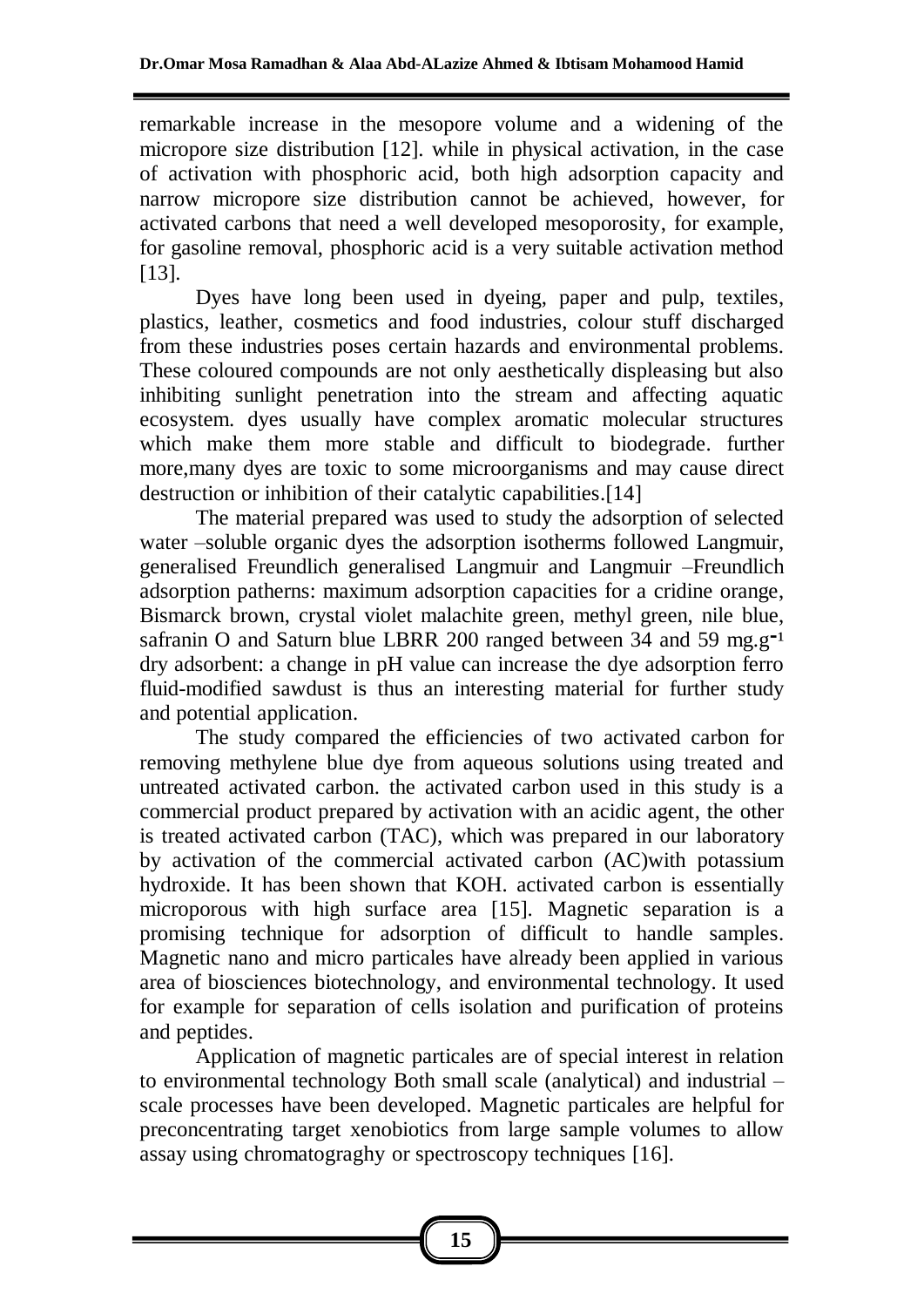In this study results obtained spectrophotometerically were discussed in the from of vant hoff and lagergreen equation. The work involves the adsorption of methylene blue from aqueous solution on the surface of natural adsorbent the concentration of dye was determind spectrophotometrically on the basis of relation between absorbance and concentration percent [17].

## **Experimental**

### **1- Drying of the activated carbon**

15 gm of powdered activated carbon of commercial BDH grade of a powdered form was dried in an oven at 120˚C for 4 hrs.The sample was kept closed for use in the next step.

## **2- loading of iron in the form of Fe+3 over the active carbon**

15 gm of predried crbon sample was added to 10 gm of  $Fe<sub>2</sub>(SO<sub>4</sub>)<sub>3</sub>$  5H<sub>2</sub>O and added to 100 ml of distilled water. The mixture of carbon,ferrous sulfate and water was reflex for 21 hrs.the mixture was allowed to settle for another additional hour. The mixture was filtered and washed with deionized water till no acidity detected. The treated carbon was shiny in colour. The carbon was allowed to dry to constant weight at 150˚C.

Note: the sample must be kept in a desiccator under vaccum due to its high hygroscopcity character.

### **3- Optimum activated carbon amount and dyes concentration to reach the equilibrium**

The study required to find out the best amount of the adsorbent and adsorbed in order to follow the colour changes from the beginning of the adsorption to the required time. A certain amount of activated carbon required was 0.02 gm on the other hand the concentration of methylene blue was 230 ppm to follow the adsorption.

### **4- Study of the equilibrium required time**

The study involved preparation of six samples of the same concentration (230 ppm) from methylene blue the amount of carbon added to each sample is 0.02 gm and samples was shaked for (10-35) minute, The best time for the adsorption and equilibrium was found to be 30 minute.

### **5- Effect of dye concentration**

Six samples of methylene blue were prepared by dilution in the range of (200-250) ppm. The amount of carbon added was 0.02 gm. The mixture was shaked for 30 minute and filtered directly. The spectra in the visible region for filterates were measured on Cecil CE 1011 speactrophotometer. The absorbance of each sample were used to calculate the percentage absorbed dyes.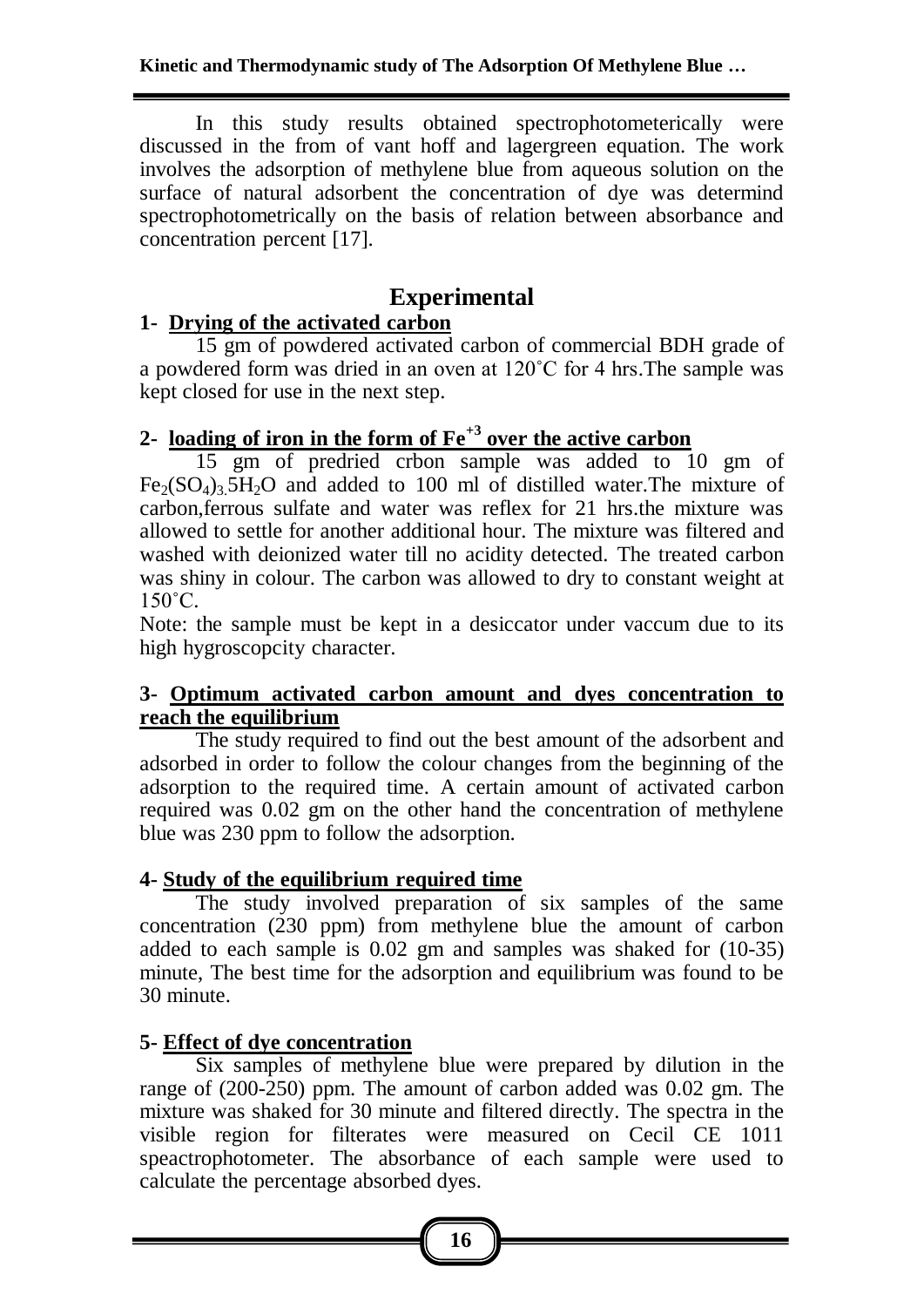#### **6- Effect of temperature**

The effect of temperature variation on the adsorption ability of carbon was studied using five samples (230 ppm) to which 0.02 gm of carbon was added. The mixture was shaked for 30 minutes at 10-35˚C using 5˚C increment after filteration. Absorbance was measured and percentage of adsorption was calculated.

#### **7- Effect of pH**

Effect of pH after determining the ideal condition (conc. Temp. and Time) was studied in which five samples having the same concentration were mixed separately with 0.02 gm of carbon. The mixture was shaked for the same time and at each pH. After adsorption was finished the absorbance measured and the percentage of adsorption was calculated

#### **DISCUSSION**

In this research work we aimed to change the porosity of the carbon surface and to increase its ability in the removal of minute amount of azo dyes from aqueous solution. The process involved treatment of a known weight of carbon with  $Fe<sub>2</sub>(SO<sub>4</sub>)<sub>3</sub>$ .5H<sub>2</sub>O for 24 hours under reflux condition, after cooling to room temperature and washing thoroughly with distilled water.

The magnatised carbon was dried in an oven at 150˚C for 10 hours. The weight of sample was recorded and a noticeable increase was recorded (1.5%). The prepared carbon was used to study kinetic of the dyes adsorption and to calculate the thermodynamic parameters. The study required to vary the conditions in term of quantity of adsorbent, time, temperature and the suitable concentration of the dyes.

The study refers that the optimum a mount of carbon (0.02 g) and the best dye concentration (230 – 250 ppm). The optimum condition for adsorption is 25˚C and 30 minutes. The results of the applications of beers low for constructing the calibration curve for absorbance at λmax 661 nm in visible region is given Table 1 and Figure 1 below

| Conc. ppm | Absorbance (nm) |
|-----------|-----------------|
| 20        | 0.149           |
| 40        | 0.298           |
| 60        | 0.462           |
| 80        | 0.596           |
| 100       | 0.754           |
| 120       | 0.894           |
| 140       | 1.040           |
| 160       | 1.172           |
| 180       | 1.341           |
| 200       | 1.501           |

| Table 1: The absorbance of different concentration of methylene blue |  |
|----------------------------------------------------------------------|--|
|----------------------------------------------------------------------|--|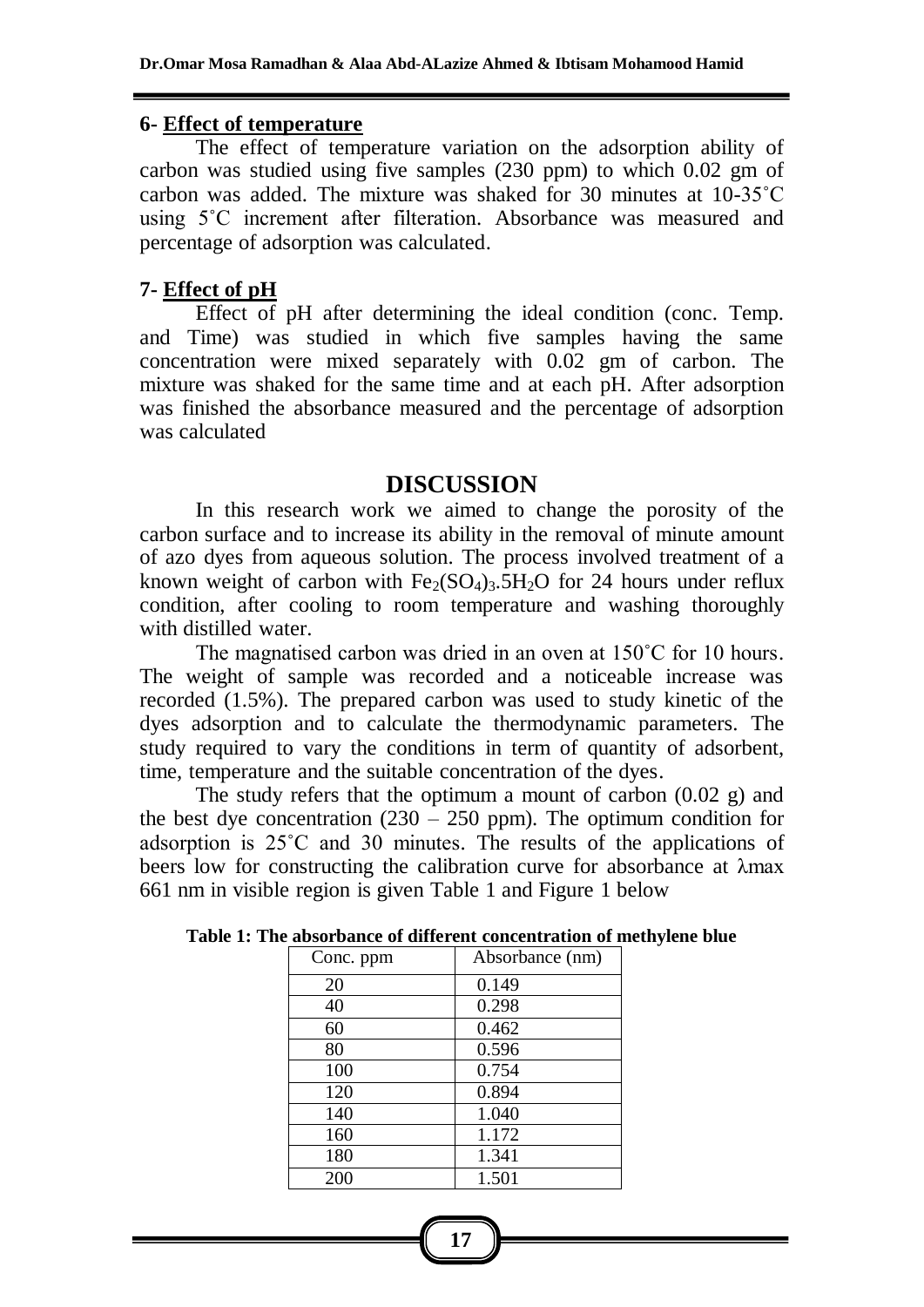The results in the Figure(1) indicate a linear equation suitable for calculation of the concentration in the study.



**Figure 1: Standard calibration curve of the methylene blue at different concentration at 661 nm**

The study revealed that the concentration below 200 ppm does not give any absorbance which lead us to used the concentration range of 200 - 250 ppm at λmax 661 nm. The results obtained are given in Table 2.

| Table 2: Variation of concentration of the dye treated by activated carbon with |
|---------------------------------------------------------------------------------|
| the percentage adsorbed and adsorption capacity                                 |

| Conc. of dye before<br>adsorption (ppm) | Percentage of dye<br>adsorbed | $(q_e)$ Adsorption<br>capacity $(mg/g)$ |
|-----------------------------------------|-------------------------------|-----------------------------------------|
| 200                                     | 83.35                         | 208.3                                   |
| 210                                     | 84.20                         | 221.0                                   |
| 220                                     | 86.15                         | 236.8                                   |
| 230                                     | 90.57                         | 260.0                                   |
| 240                                     | 89.57                         | 268.8                                   |
| 250                                     | 89.43                         | 279.3                                   |
| 260                                     | 89.45                         | 290.C                                   |

On the other hand changing the time from (2 -35 )minutes indicates that, the adsorption of the dye is very fast in the first two minutes,then decreases gradually and reached to equilibrium after 35 minutes as shown in the Table 3.

**Table 3: Effect of time on the adsorption of methylene blue.**

| Time (min)                  | Percentage of dye adsorbed | Adsorption capacity $q_t(mg/g)$ |
|-----------------------------|----------------------------|---------------------------------|
| $\mathcal{D}_{\mathcal{A}}$ | 70.08                      | 201.4                           |
|                             | 72.63                      | 208.7                           |
| 6                           | 74.74                      | 214.7                           |
| 8                           | 75.61                      | 217.4                           |
| 10                          | 77.02                      | 221.4                           |
| 15                          | 80.70                      | 232.0                           |
| 20                          | 87.75                      | 252.2                           |
| 25                          | 87.52                      | 251.6                           |
| 30                          | 88.63                      | 253.7                           |
| 35                          | 88.12                      | 253.3                           |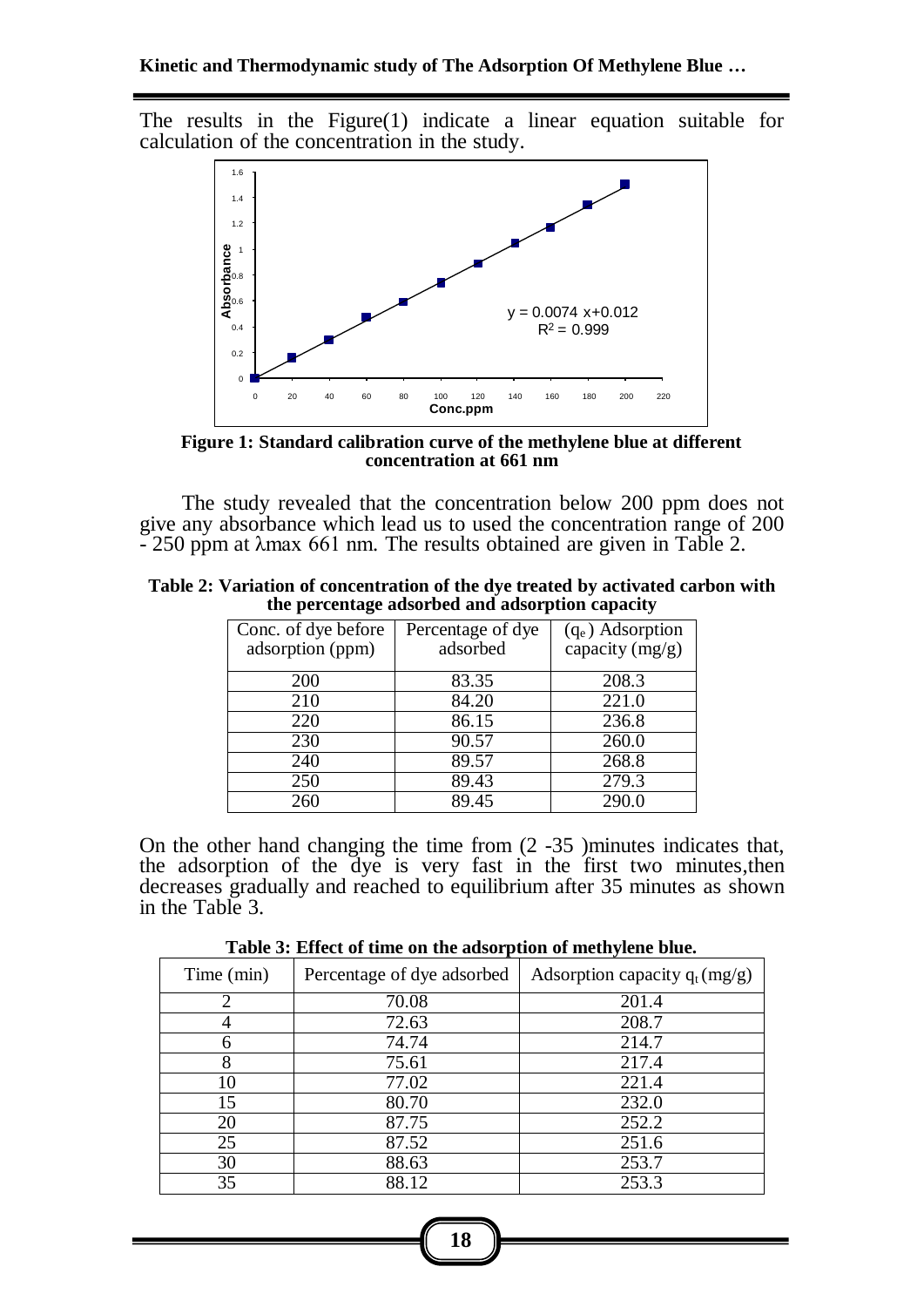The effect of temperature on the adsorption of the azo dyes was carried out between  $(25-45 \, \text{C}^{\circ})$  and at time of equilibrium as given Table 4.

| Temperature $(C^{\circ})$ | Percentage of dye<br>adsorbed | Adsorption<br>capacity $q_e$ |
|---------------------------|-------------------------------|------------------------------|
| 25                        | 90.88                         | 261.2                        |
| 30                        | 89.47                         | 257.2                        |
| 35                        | 87.75                         | 252.2                        |
| 40                        | 85.32                         | 245.3                        |
| 45                        | 83.31                         | 239.5                        |

**Table 4: Effect of temperature variation on the adsorption dye.**

The results indicate that the adsorption of dyes over magnetized carbon is exothermic and the amount of dyes adsorbed decreased with increasing the temperature.

The effect of initial pH of the medium on the dyes adsorption indicates from Table 5 that as the acidity decreased the amount of dyes adsorbed increased. This may be explained the generation of positive charge on the amino group of the dyes and the positive charge of the sulfur. These two charges make repullsion off and reduce the adsorption



| pH  | Percentage of dye adsorbed | Adsorption apacity $q_e$ |
|-----|----------------------------|--------------------------|
|     | 79.64                      | 228.9                    |
|     | 81.23                      | 233.5                    |
| 5.6 | 87.10                      | 250.4                    |
|     | 93.45                      | 268.6                    |
|     | 94.10                      | 270.5                    |

**Table 5: Effect of pH on the adsorption dye**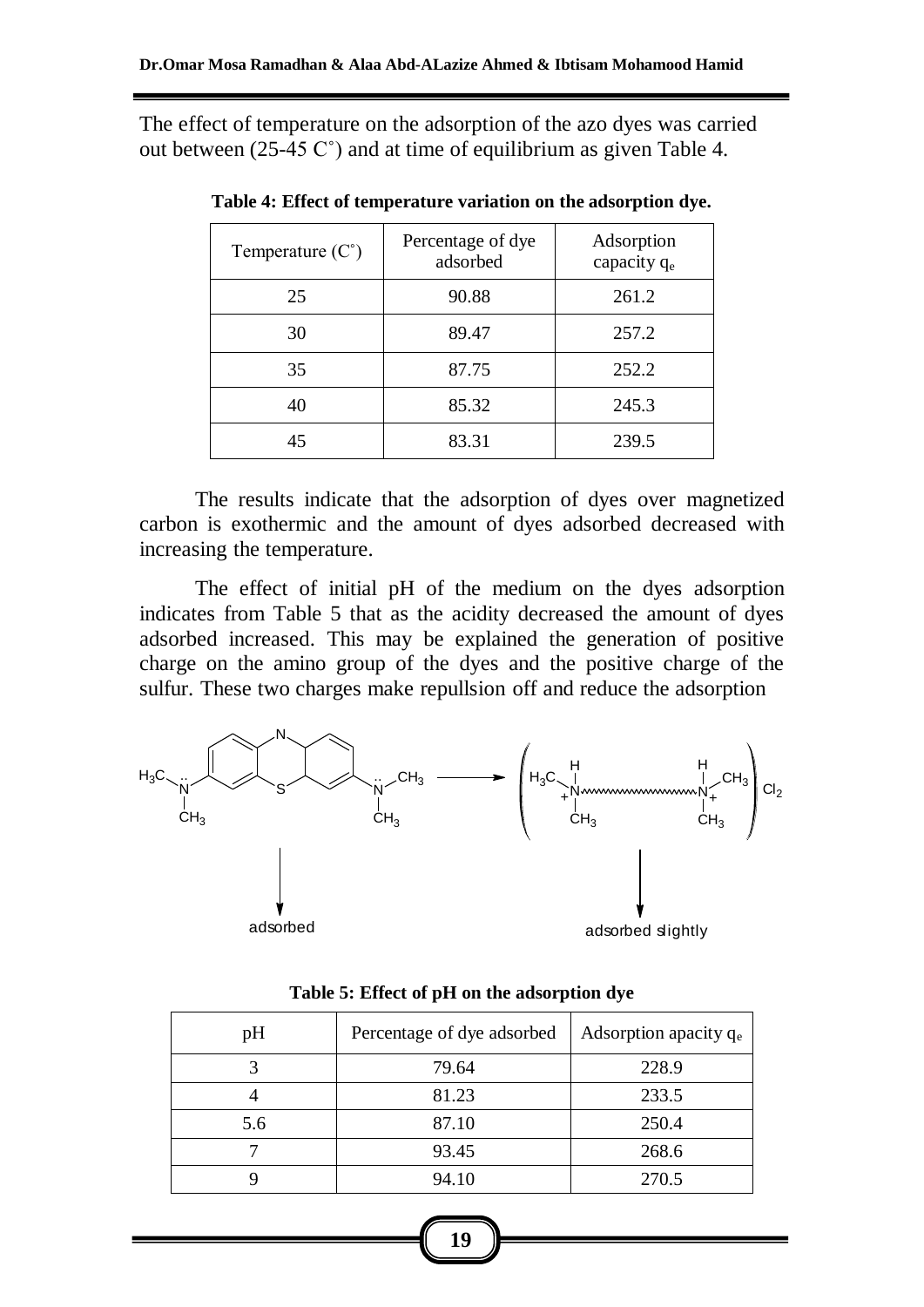#### **Kinetic study**

In the kinetic study we recognized that, the adsorption of the dyes is very fast and require to be adjusted in term of concentration, time and temperature. The study used the same concentration of dyes amount to carbon at constant temperature, while the time is varied between zero-10 minute. The mixture was shaked for the given time. The remaining dye was filtered in each case and its absorbance was determined.

 In order to study the adsorption kinetic over magnetised activated carbon, the amount adsorbed was determined between (2-10 minutes) as shown in Table 6.

| $\sim$ 0.0 $\sim$ $\sim$ 0.0 $\sim$ 0.0 $\sim$ 0.0 $\sim$ 0.0 $\sim$ 0.0 $\sim$ 0.0 $\sim$ 0.0 $\sim$ 0.0 $\sim$ 0.0 $\sim$ |                   |                               |                           |
|-----------------------------------------------------------------------------------------------------------------------------|-------------------|-------------------------------|---------------------------|
| Time (min)                                                                                                                  | Percentage of dye | Adsorption capacity           | Adsorption capacity       |
|                                                                                                                             | adsorbed          | at equilibrium q <sub>e</sub> | at variation time $(q_t)$ |
|                                                                                                                             | 70.08             | 253.7                         | 201.2                     |
|                                                                                                                             | 72.63             | 253.7                         | 208.7                     |
|                                                                                                                             | 74.74             | 253.7                         | 214.7                     |
|                                                                                                                             | 75.61             | 253.7                         | 217.4                     |
|                                                                                                                             | 77.02             | 253.7                         | 2213                      |

**Table 6: Effect of time (2-10) min. on the adsorption**

By using the lagergren first order and pseudo-second order rate equations that have been most widely used for the adsorption of an adsorbate from an aqueous solution, which are expressed by the equations

Ln (q<sub>e</sub>- q<sub>t</sub>) = Ln q<sub>e</sub> = k t  
\n
$$
\frac{t}{q_e} = \frac{1}{kq_{e^2}} + \frac{1}{q_e}t
$$
\nLegendor order equation  
\nsecond order equation

where  $q_e$  and  $q_t$  are the amount of dye adsorbed per unit unit mass of the adsorbent (in mg  $g^{-1}$ ) at equilibrium time and time (t) respectively, and k is the rate constant. The  $q_e$  can be calculated by the equation

$$
q_e = \frac{Ci-Ce}{m} * \frac{V}{1000}
$$

where Ci is the inital dye concentration (mg/L), Ce the concentration of dye at equilibrium(mg/L), m the amount of adsorbent (g) and V the solution volume(mL).

 Figures 2 and 3 show the Lagergreen first order and pseudo-second order plots, respectively. As shown, the pseudo-second order plot gives a straight line with correlation coefficient,  $R^2 = 0.999$  and k=0.016(g.mg<sup>-1</sup>)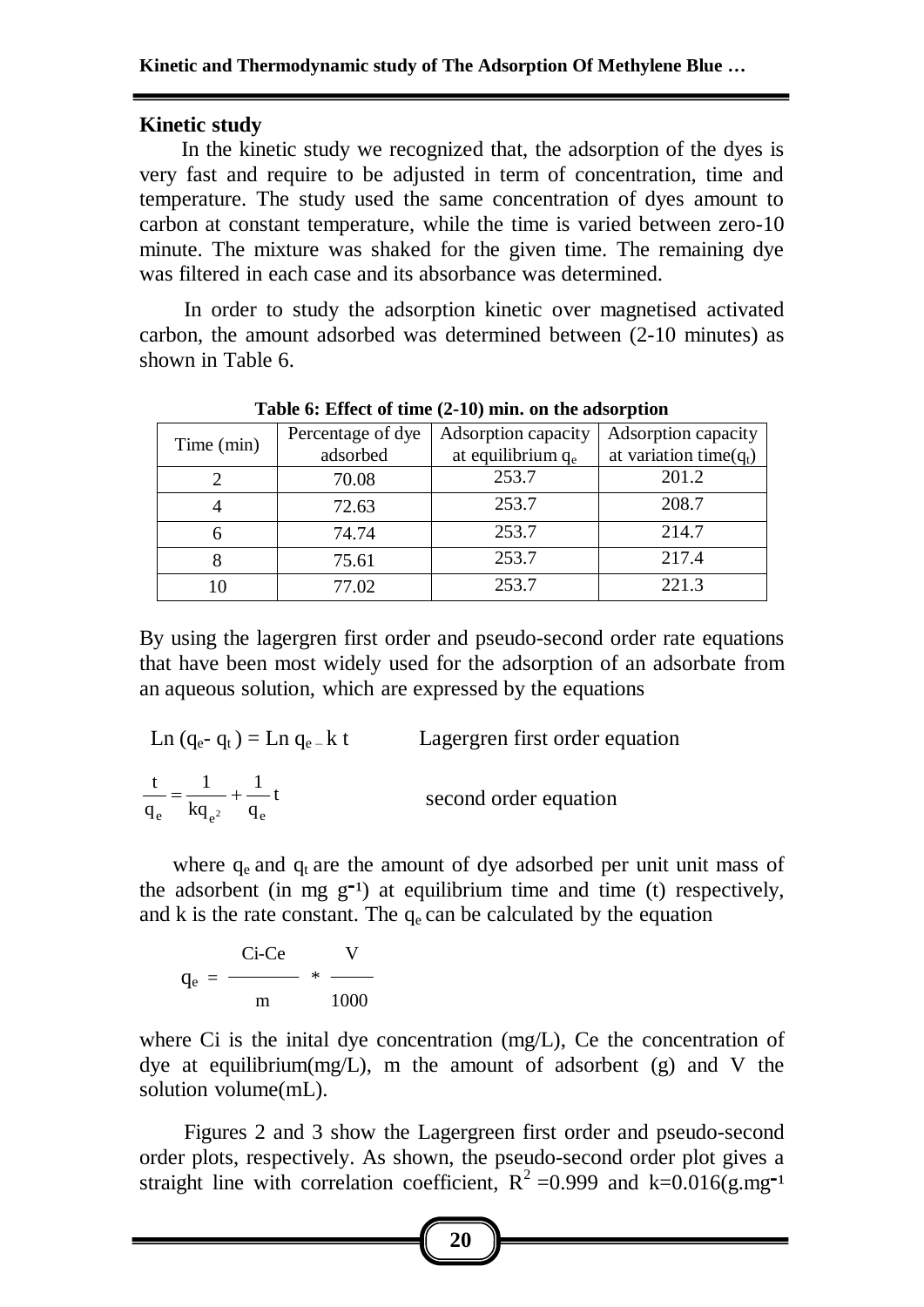min<sup>-1</sup>), indicating that the applicability of the pseudo-second order equation was the best result as compared to the Lagergreen first order plot with  $R^2 = 0.982$  and k=0.059 only as well as the values of both (qe) experimental and theoretical is almost similar, the value of  $(q_e)$  theoretical (250) from the graph and  $(q_e)$  experimental (253.7).



**Figure 2: Lagergreen first order rate plot for methylene blue adsorption by magnetic activated carbon**



**Figure3 Pseudo second order rate plot for methylene blue adsorption by magnetic activated carbon**

### **Thermodynamic study**

Calculation of the thermodynamic parameters for the adsorption of the dyes over activated carbon requires change the temperature between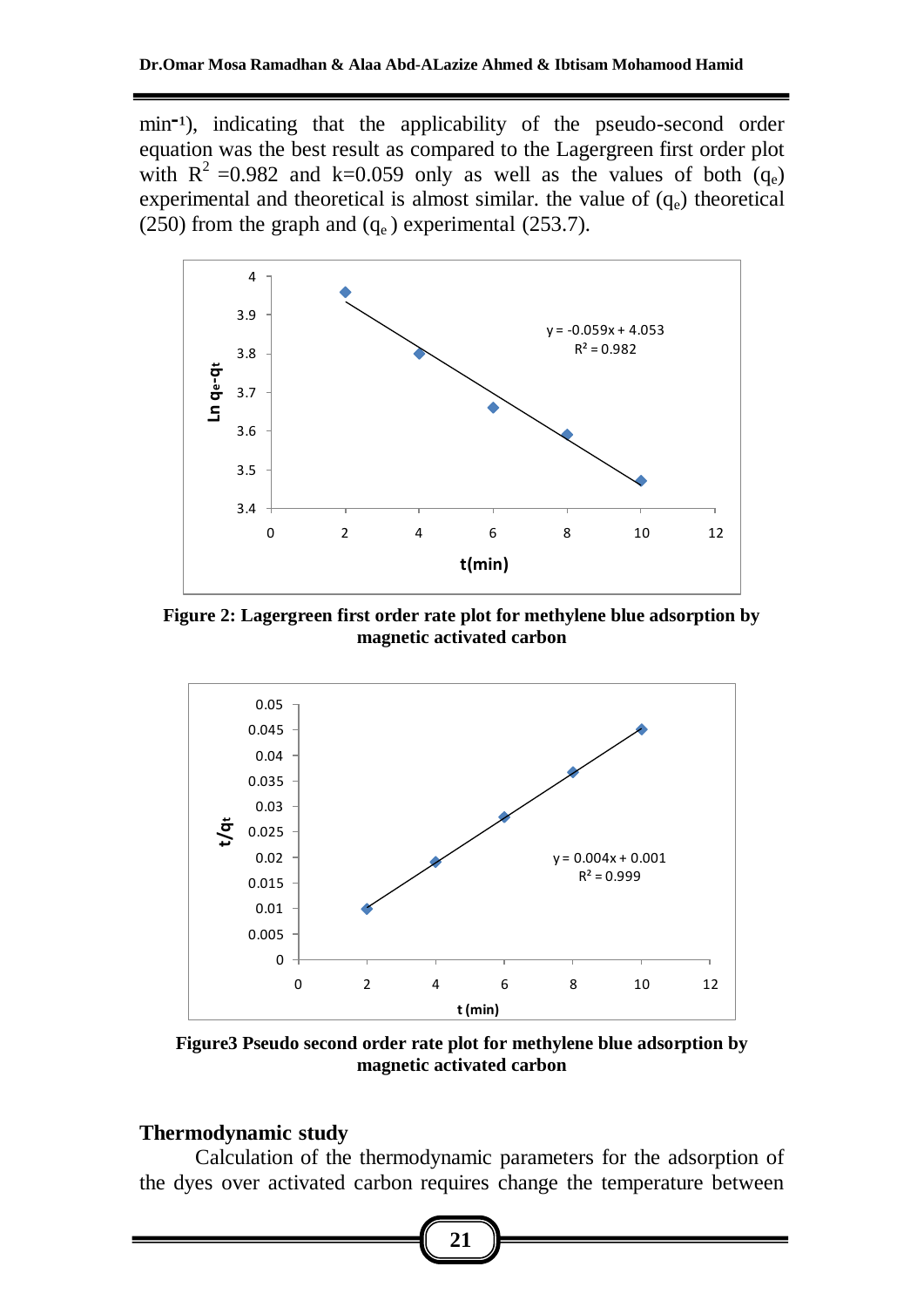(298- 318 C°). The equation used in the calculation of  $\Delta H$  was (Vant Hoff equation) by drawing equilibrium constant resus the temperature variation as given in the Figure 3.

 (Vant Hoff equation )  $K =$  Equilibrium constant  $k_0$  =Intercept  $\Delta H$  = Enthalpy of the reaction  $R = 8.314(J.K^{-1} \text{.} \text{mol}^{-1})$  $T = (273 + °C)$ Slope=∆H/R  $\overline{0}$ 0.5 1 1.5 2 2.5 0.0031 0.00315 0.0032 0.00325 0.0033 0.00335 0.0034 **Ln K**  $1/T (K^{-1})$ ∆H RT Ln  $K=Ln$   $k_o$  -

**Figure 4: The relationship between Ln equilibrium constant and reciprocal of temperature in Kelvin.**

In addition to the ∆H˚ calculation ∆G˚ was also calculated using following equation

 $\Delta G^{\circ}$  = - R T Ln K

On the hand, ∆S˚ was calculated using the following equation

$$
\Delta G^\circ = \Delta H^\circ - T\Delta S^\circ
$$

$$
\Delta S^\circ = \frac{\Delta H^\circ - \Delta G}{T}
$$

The values of the equilibrium constant, ∆H˚, ∆G˚ and ∆S˚ enthalpy of the reaction are given in Table 7.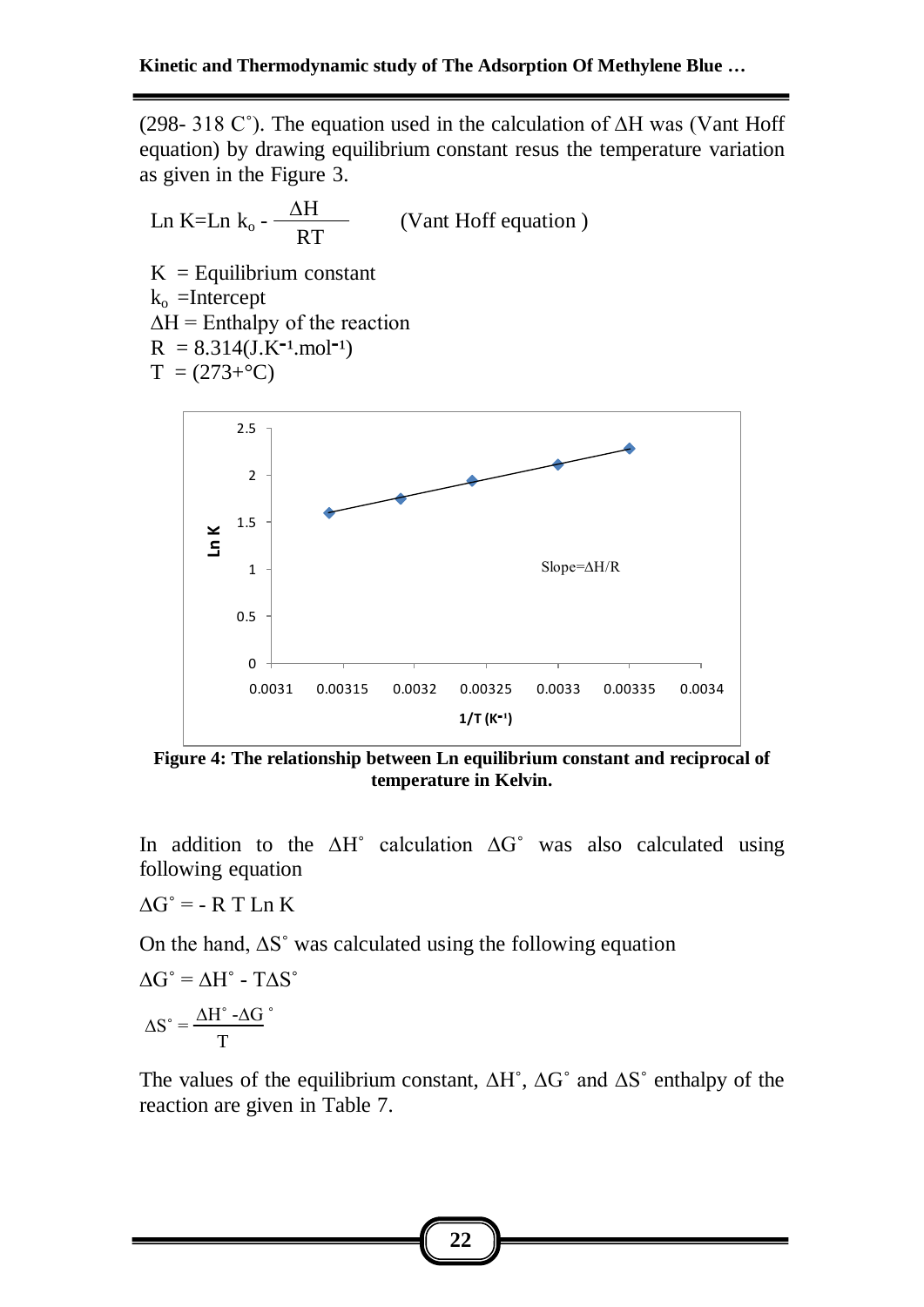| T<br>(Kelvin) | K    | $\Lambda H^{\circ}$<br>$(KJ$ .mol <sup>-1</sup> ) | $\Delta G^{\circ}$<br>$(KJ$ .mol <sup>-1</sup> ) | $\Delta S^{\circ}$<br>$(J.mol^{-1}.K^{-1})$ |
|---------------|------|---------------------------------------------------|--------------------------------------------------|---------------------------------------------|
| 298           | 9.86 | $-28.059$                                         | $-5.648$                                         | 75.20                                       |
| 303           | 8.33 | $-28.059$                                         | $-5.315$                                         | 75.06                                       |
| 308           | 7.02 | $-28.059$                                         | $-4.967$                                         | 74.97                                       |
| 313           | 5.81 | $-28.059$                                         | $-4.589$                                         | 74.98                                       |
| 318           | 4.99 | $-28.059$                                         | $-4.250$                                         | 74.87                                       |

**Table 7: Values of thermodynamic parameters for adsorption of methylene bule dye.**

The results of Table 7 indicate that, the adsorption of the dye is exothermic on magnetised carbon which is refer to positive charge on the carbon and the negative charge on the dyes.

### References

- **1)** Araki, T, Kassellanso (Active cabon), Maruzen, Tokyo, (1932) (in Japanese).
- **2)** Mattson, J.S and Mark, Jr, HB, Activated carbon, marcel dekker, New york (1971).
- **3)** Jankowska, H, Swiat kowski, A, and Choma, J, Active carbon, Newyork; Ellis hor wood, (1991).
- **4)** Kyotani, T, In Yasuda, E, Inagaki and Tanabe, Y, Eds, Carbon alloys: Novel concepts to develop carbon science and Technology oxford: Elsevier science, (2003).
- **5)** Burchell, T. D, Carbon Materials for advanced technologies oxford: Elsevier science, (2003).
- **6)** Radovic, L. R, Moreno-Castilla, C, and Riverautrilla, J. In Radovic, L, R., Ed. Chemistry and physics of carbon 27. New york Marcel dekker, (2001).
- **7)** Hill A, Marsh H, A study of the adsorption of iodine and acetic acid from aquose solutions on characterized porous carbons (1968).
- **8)** Boehm, HP, E. Diehl, W. Heck and Rsappok, Angew chem., (1964).